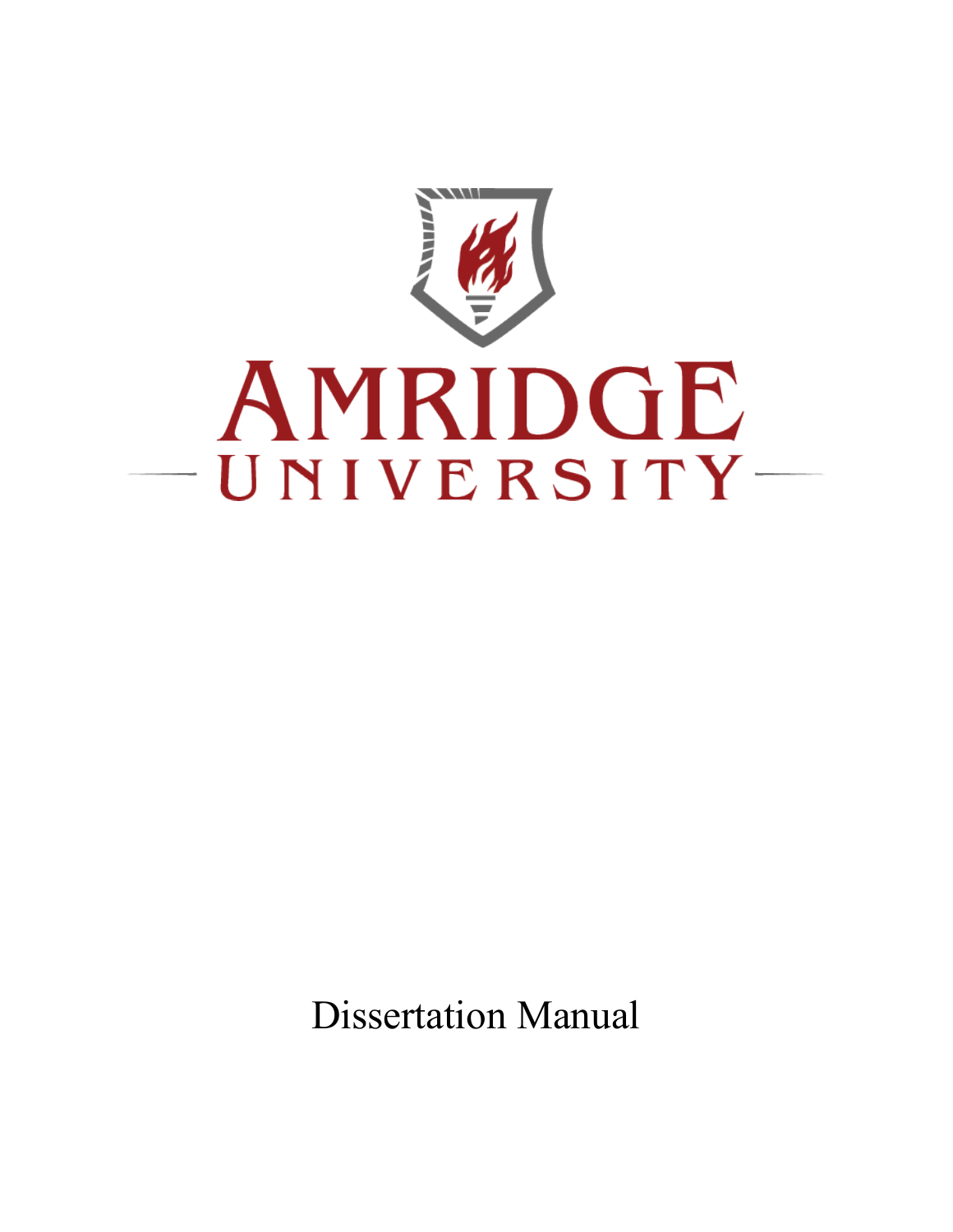# **TABLE OF CONTENTS**

| $In traditional < 3$ |  |
|----------------------|--|
|                      |  |
|                      |  |
|                      |  |
|                      |  |
|                      |  |
|                      |  |
|                      |  |
|                      |  |
|                      |  |
|                      |  |
|                      |  |
|                      |  |
|                      |  |
|                      |  |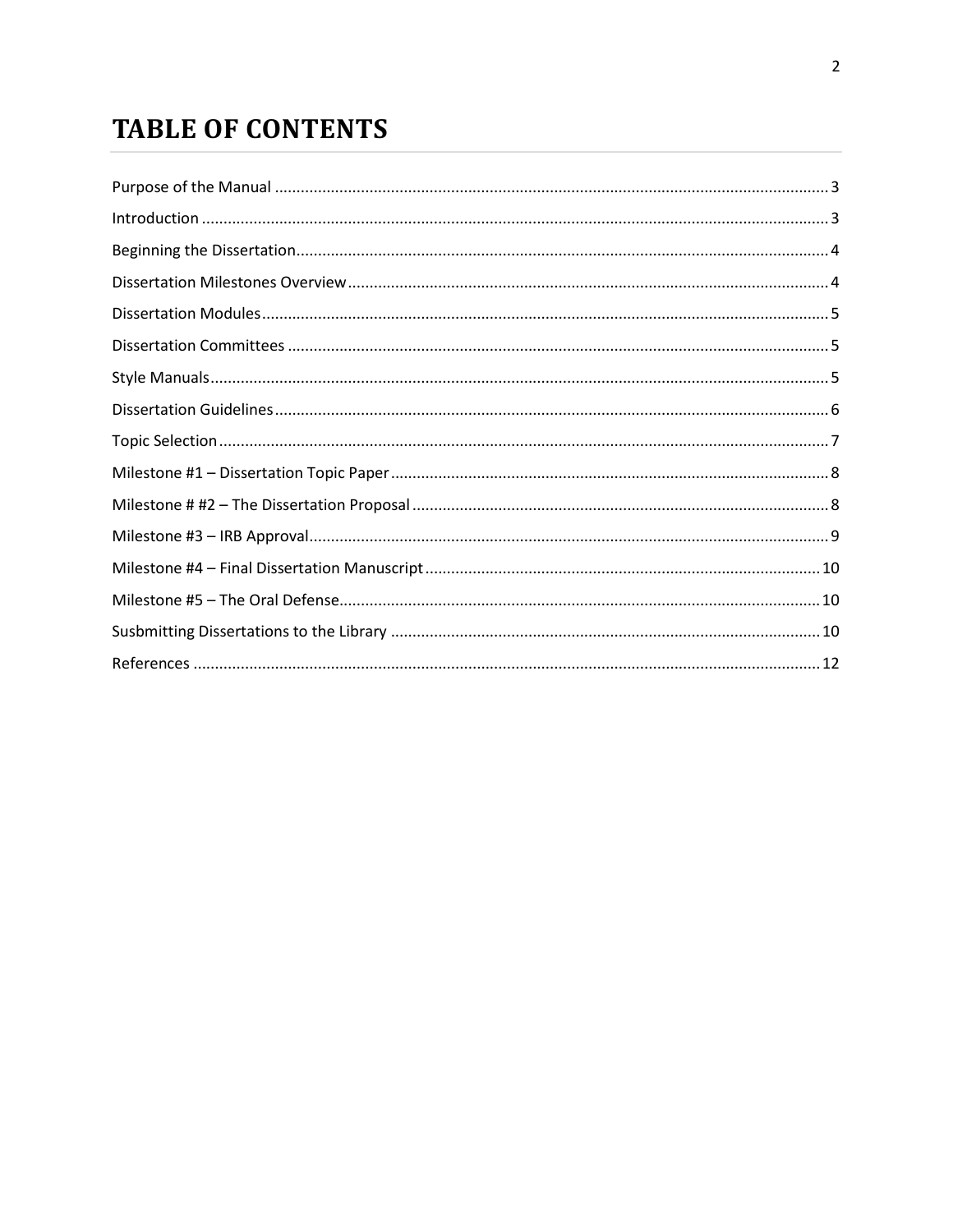# <span id="page-2-0"></span>**PURPOSE OF THE MANUAL**

Published words become a permanent part of the public domain. Long after a student has graduated, his or her written work continues to represent his scholarship. Therefore, what one writes becomes an original contribution to the literature in one's field of study. A student must not plagiarize or otherwise misuse what others have written. Amridge University puts great value on research and well-written dissertations. Like any other major university, Amridge insists that all written materials emanating from the University follow a uniform style.

This manual provides the student/researcher and the Dissertation Committee a common basis from which to proceed in researching and writing the dissertation. One's dissertation should demonstrate his or her knowledge of the field, ability to conduct advanced research, organizational skills, and competence in both oral and written presentation. The dissertation should be used as a tool to ascertain and dispense truth independent of one's desired results.

The contents of this manual are selected primarily from policies and procedures in the academic catalog and other sources. Efforts will be made to keep this manual up-to-date with University policies and requirements. However, the user of this manual should be aware that the current Amridge University Academic Catalog is the most accurate source of University policy and, should policies in the academic catalog differ from this manual, the policies in the catalog will take priority.

In the process of writing a dissertation, the researcher may use many resources such as people with knowledge of the subject and aids such as computer software, but the student ultimately bears the responsibility to defend his or her work and own it as intellectual property. A good dissertation enables the student to obtain a terminal degree -- an accomplishment which relatively few people can claim.

# <span id="page-2-1"></span>**INTRODUCTION**

The information in this manual applies to all Amridge University doctoral degree programs. Students and faculty members should be familiar with the contents of this manual, as it contains key information regarding the expectations and components of the dissertation.

The doctoral dissertation at Amridge University is a formal, written document that is accepted for partial fulfillment of a doctoral degree program. The doctoral dissertation demonstrates the student's ability to:

- 1. Analyze and synthesize the pertinent literature on a subject;
- 2. Identify, select and verbalize a valid, researchable problem;
- 3. Design and implement a scientific investigation;
- 4. Analyze the results of the investigation and draw supported conclusions; and
- 5. Develop a written report of the study that meets standards of the profession and present practical information to professionals in the field.

It is important to note that there are differences in and variations between Doctor of Ministry (DMin), Doctor of Education (EdD), and Doctor of Philosophy (PhD) dissertations. The PhD dissertation focuses on making a new contribution to the body of knowledge in one's field. That is, PhD dissertation must make a scholarly contribution to both the research and theory (e.g., generating a new theory or testing an existing theory).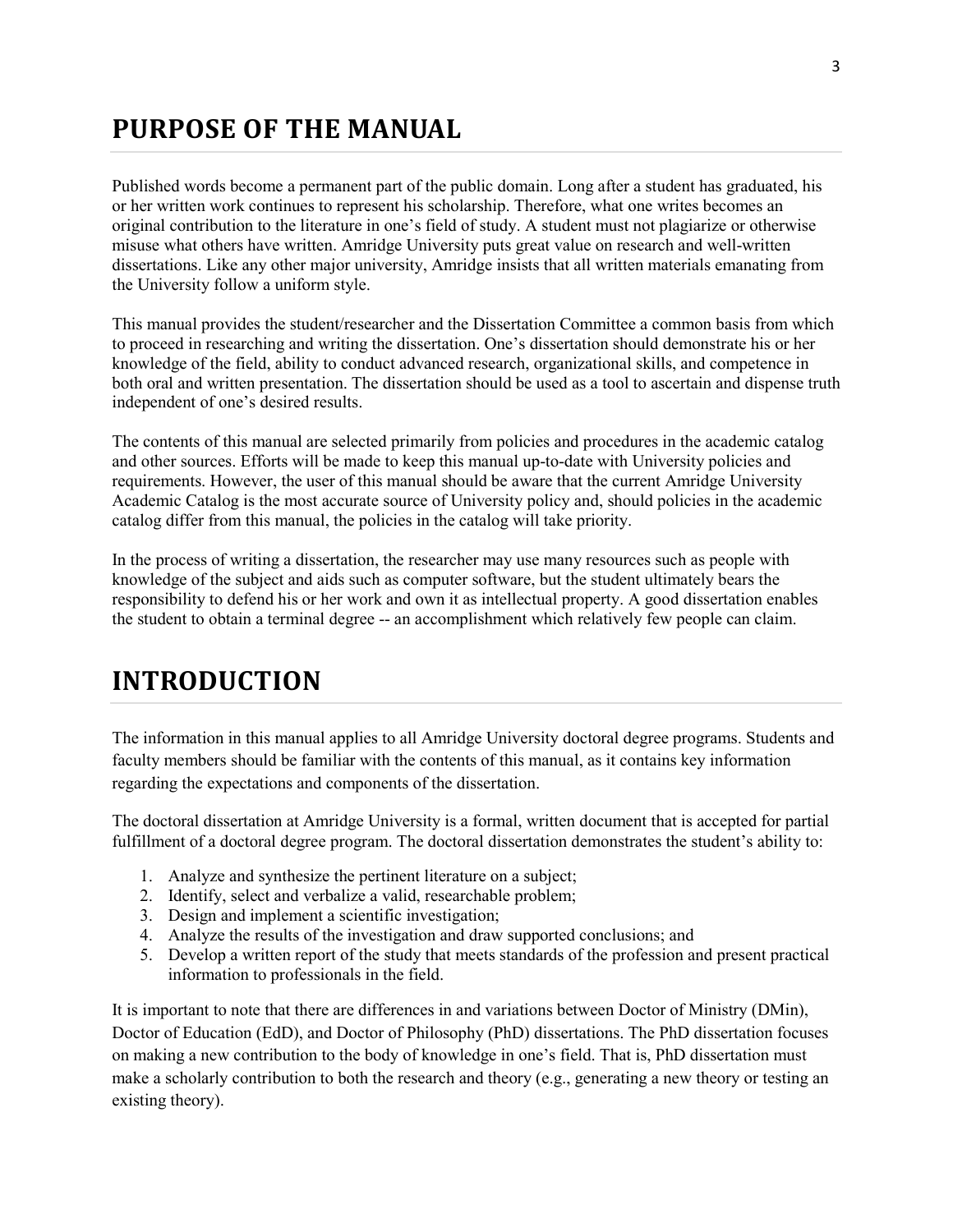DMin and EdD dissertations are applied dissertations. That is, they are practice-based and focus on making practical contributions to documented problems and issues for which there is not already an acceptable solution. An applied dissertation does not necessarily require generalizable results beyond the study site; however, it must address a problem that is relevant and exists outside of the study site.

### <span id="page-3-0"></span>**BEGINNING THE DISSERTATION**

The student must pass his or her Qualifying Examination and achieve "Candidacy Status" prior to enrolling in the first Dissertation Module. Candidacy Status marks a major milestone in one's doctoral journey and represents the transition from student to independent researcher. Before beginning the dissertation, the student should have a general understanding of the dissertation purpose, standards, and required procedures. The student must be eligible to begin the dissertation and must have a dissertation committee appointed. The student must develop the dissertation through a series of dissertation module courses and must receive approval from the Institutional Review Board prior to beginning data collection.

### <span id="page-3-1"></span>**DISSERTATION MILESTONES OVERVIEW**

The Milestone approach provides the student with a structure to plan and complete the dissertation while allowing room for individuality in the process. Upon completion of Milestone #1: Topic Paper, the Dissertation Modules are taken continually and sequentially until all dissertation milestones have been completed.

**Milestone #1: Topic Paper.** The student develops a paper and makes a presentation during the Qualifying Examination course. A main objective is to ensure students obtain feedback about the feasibility and worthiness of their topic.

**Milestone #2: Dissertation Proposal.** Contains Dissertation Committee and Academic Leadership Team approved Chapters 1 – 3 of the dissertation. Note: achieving this milestone will take the longest (approximately  $6 - 8$  months on average).

**Milestone #3: Amridge University IRB Approval.** With Chapter 3 complete and approved by the Dissertation Committee and Academic Leadership Team, this will flow smoothly for most candidates. Once IRB approval is obtained, data collection can commence immediately.

**Milestone #4: Final Dissertation Manuscript.** Once all of the data are collected, the major elements missing are Chapters 4 and 5. The Final Manuscript includes the findings from the analysis, recommendations for future research, and practical applications.

**Milestone #5: Oral Defense.** Student presentation that highlights the key elements of the study. Questions from committee members and others.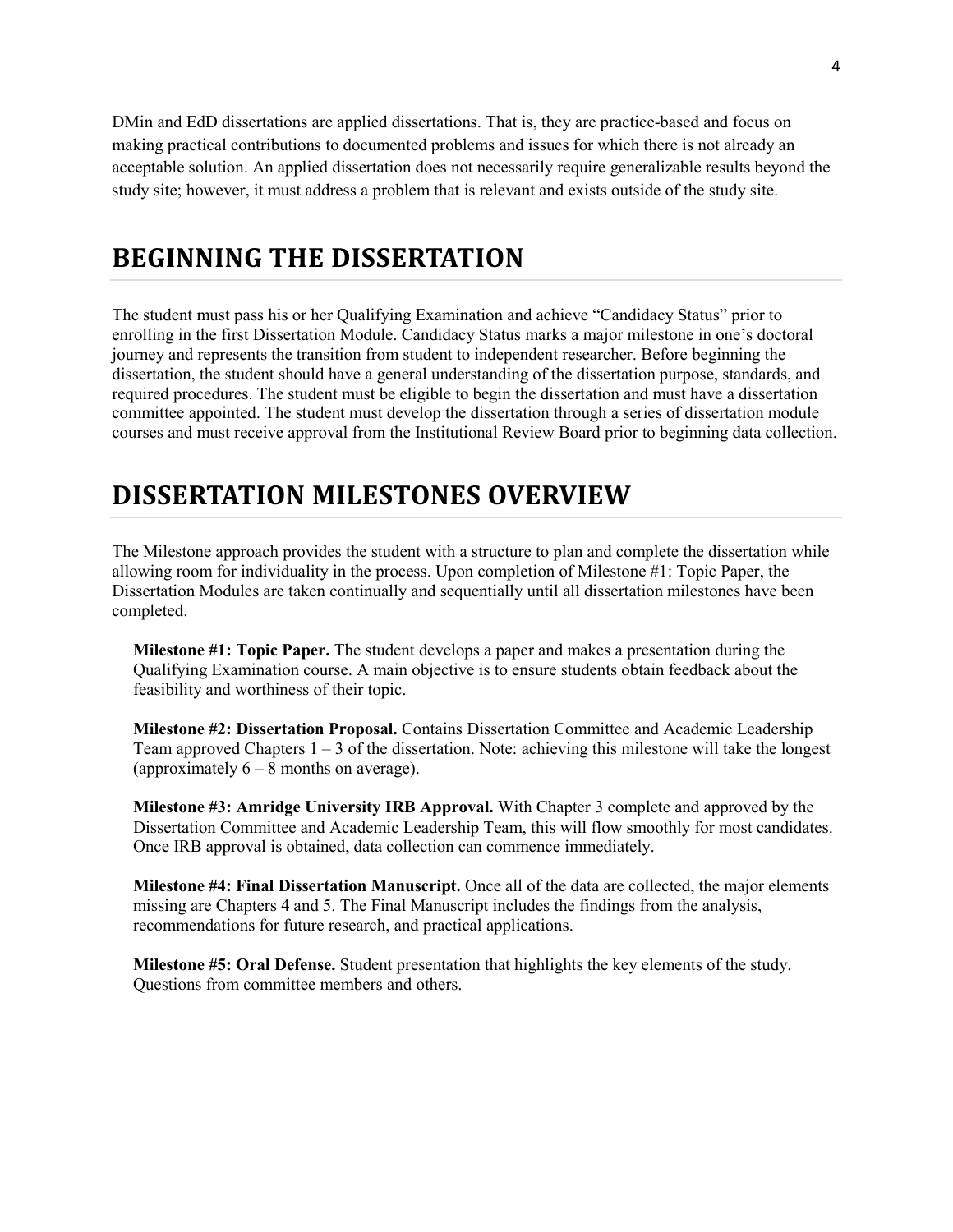### <span id="page-4-0"></span>**DISSERTATION MODULES**

The dissertation is to be completed through a sequence of Dissertation Module courses. Each degree program has a minimum number of Dissertation Module courses, and the maximum number of Dissertation Module courses for all doctoral degree programs is 12. Dissertation Module courses are taken continually and sequentially until all Dissertation Milestones have been completed (i.e. Dissertation Module 1, Dissertation Module 2, etc.). The sequence of Milestones is mandatory, but the number of Dissertation Modules required to complete all of the Dissertation Milestones will vary. After beginning the dissertation the student must enroll in a Dissertation Module course each semester until completion of the dissertation.

### <span id="page-4-1"></span>**DISSERTATION COMMITTEES**

The dissertation is developed by the student with the advice, guidance and approval of the Dissertation Committee. The Dissertation Committee is composed of the student, a chairperson, one or more readers, and the dissertation secretary. The Dissertation Committee is assigned during the semester in which the student is enrolled in the Qualifying Examination. The student, in consultation with the Qualifying Examination instructor, may request that specific individuals be appointed to his or her Dissertation Committee.

*Student* - The student is responsible for his or her dissertation. This includes registering for the correct Dissertation Module courses, selecting the dissertation topic, conducting the literature review, designing the research plan, obtaining necessary approvals, executing the research plan, writing the dissertation, obtaining approval for each module, defending the dissertation, and fulfilling all dissertation completion processes.

*Chairperson* - The dissertation chairperson is the leader and coordinator of the dissertation committee. The dissertation chairperson provides advice and reactions to the student's ideas and materials. The dissertation chairperson communicates to the students the directions and decisions of the committee. The dissertation chairperson considers both the technical content and the written form of the student's presentations. The dissertation chairperson decides when to bring in the dissertation reader for suggestions and reactions during the planning and development stages.

*Reader* - The dissertation reader provides assessment and advice regarding subject matter content when requested by the dissertation chairperson. The reader sends all communication and feedback back through the Chairperson

*Secretary* - The dissertation secretary is responsible for assessing the quality of the written product based on standards of grammar, sentence structure, and the appropriate writing style manual. The secretary sends all communication and feedback back through the chairperson.

### <span id="page-4-2"></span>**STYLE MANUALS**

It is the student's responsibility to become familiar with the appropriate writing style manual and ensure that anyone assisting in the typing of the document follows the rules of the manual. The style manuals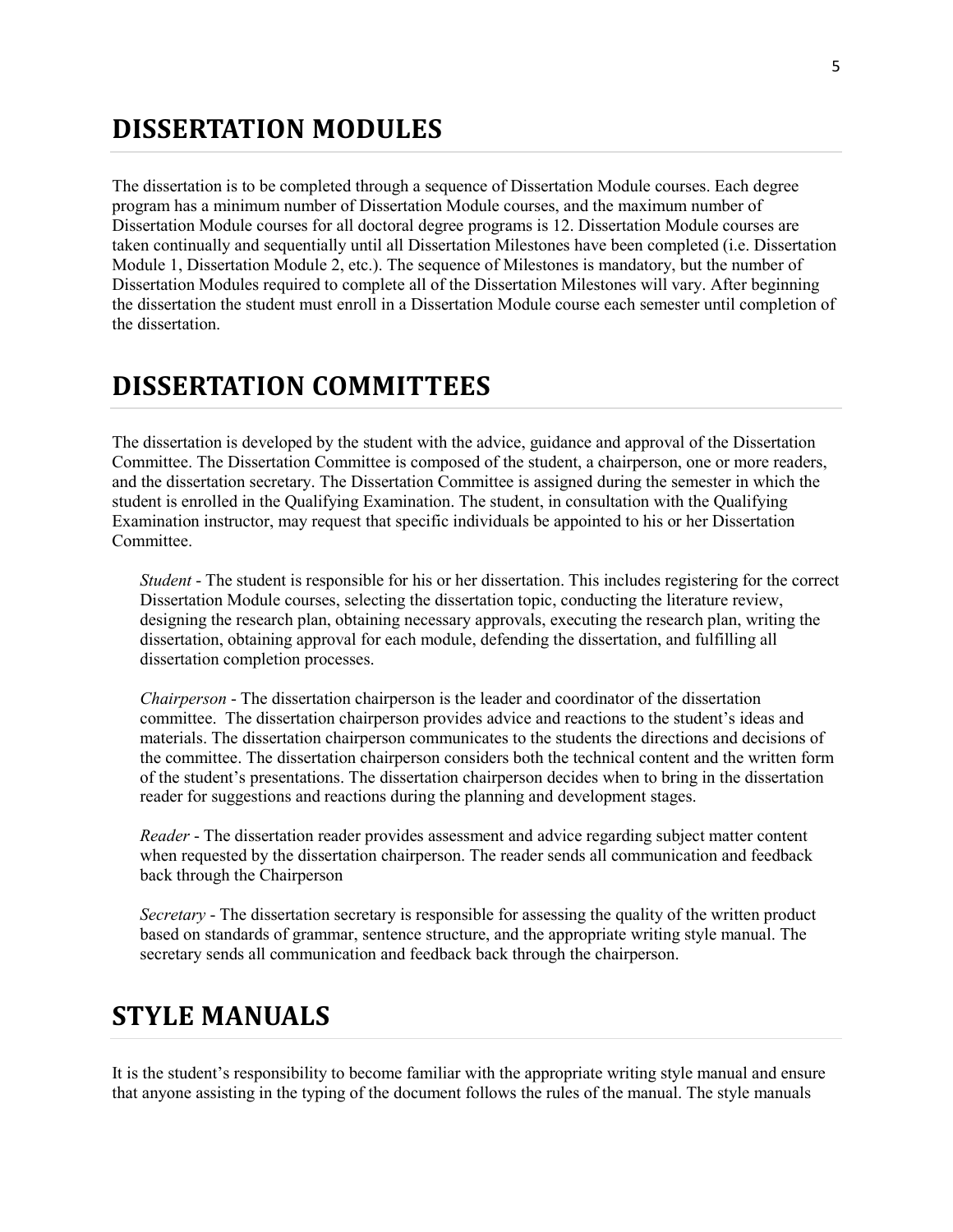also include directions for the reporting of numbers, construction of tables and figures, structure of headings, use of terms, preferred language, and the expression of ideas or writing style suggestions. Writing for research or publication demands a new level of dedication and compliance to rules, and, in order to be acceptable by publishers of professional literature, the student must demonstrate this ability. The committee must be able to focus on the substantive content of the dissertation without spending valuable time looking for infractions of these rules.

- Students enrolled in the *College of Business and Leadership* are required to use the writing guidelines provided in the latest edition of the *Publication Manual of the American Psychological Association* (APA Manual).
- Students enrolled in the *School of Education and Human Services* are required to use the writing guidelines provided in the latest edition of the *Publication Manual of the American Psychological Association* (APA Manual).
- Students enrolled in the *Turner School of Theology* are required to use the writing guidelines provided in the latest edition of the *Chicago Manual of Style* (CMS Manual) and/or *Society of Biblical Literature Handbook of Style* (SBLHS); however, APA is acceptable in some cases (e.g. Doctor of Ministry courses and dissertations).

Allowable alternatives/exceptions to the University approved style manuals:

- A student may choose whether to use one or two spaces after a period, as long as consistency is maintained.
- The possessive of Jesus may be done as Jesus' or Jesus's, according to the student's preference.
- Pronouns for religious figures, including God and Jesus as deity (e.g. he, him, and his), may be either upper case or lower case, as long as consistency is maintained. In quotations of works by other authors, the integrity of sources must be maintained by preserving either upper or lower case pronouns for deity as found in the original sources.

# <span id="page-5-0"></span>**DISSERTATION GUIDELINES**

Students conducting research involving human subjects are strongly encouraged to follow the traditional dissertation format, which consists of five chapters. This format is most common; however, variations exist. The candidates should consult with his or her Dissertation Committee to determine the most appropriate format with consideration given to the chosen approach.

Templates are provided in the Dissertation Module courses for students to consider along with advice from their committees. General, suggested guidelines for page numbers are included below. Chapters may vary slightly by name and/or page length as a result of the chosen research method and design. For example, if a student puts most of the research results and findings in an appendix, Chapter 4 might be quite short. If the data is quite extensive and if it is all reported in Chapter 4 rather than an appendix, Chapter 4 could exceed 30 pages. Note: students pursing the PhD in Biblical Studies who are not conducting research involving human subjects should follow a modified version of the traditional dissertation format available in the dissertation module courses.

The quality of the work is more important than the actual length of the dissertation or the individual chapters. Students should listen to the advice of the chairperson and the other committee members as they judge the unique topic and the research needed to address the research problem and questions in the proper manner.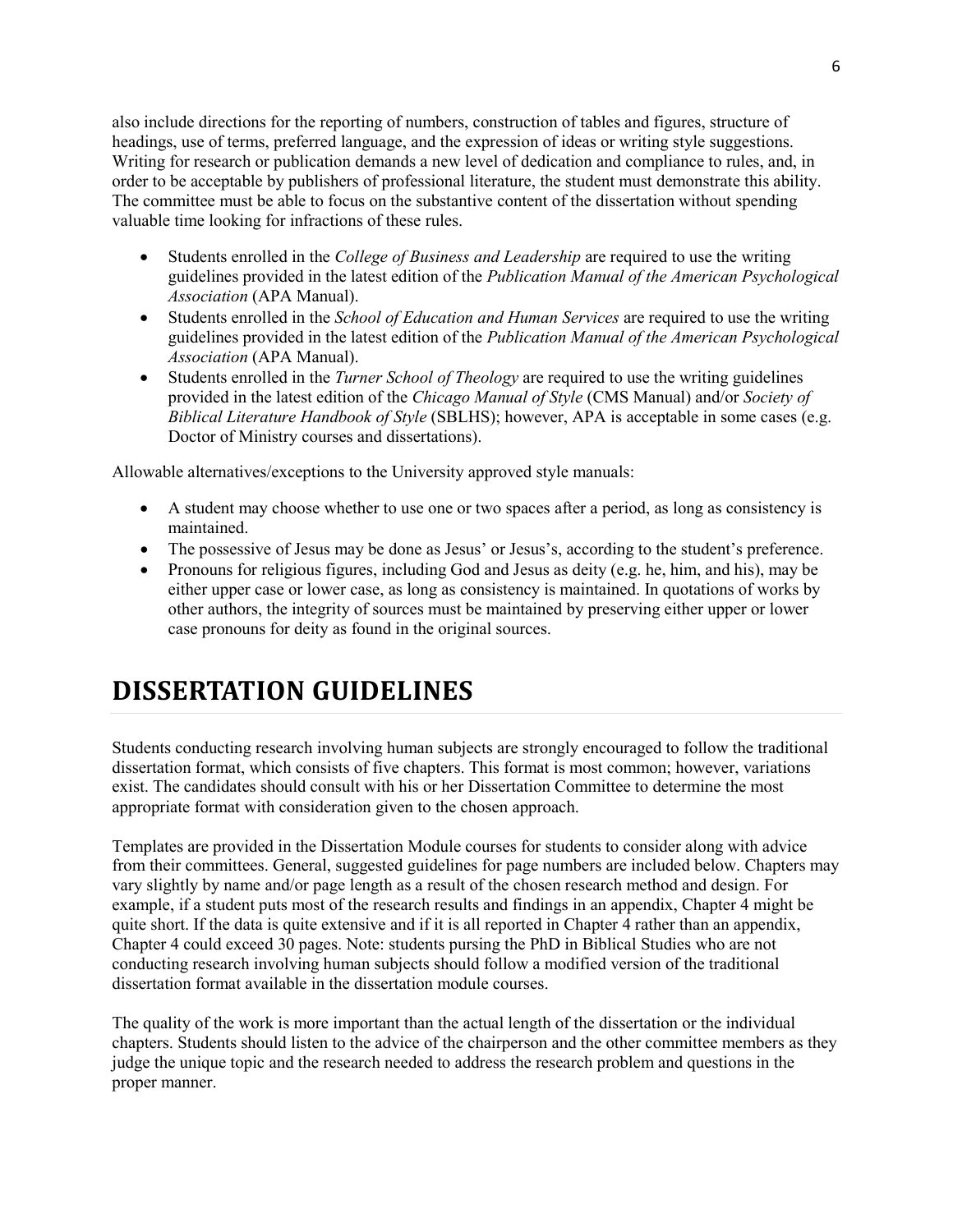#### **5 Chapter Dissertation Guidelines**

#### **Chapter 1 - Introduction** (12 -20 pages)

The introductory chapter generally includes the following key sections: Need for the Study, Statement of the Problem, Purpose of the Study, Delimitations, and Definitions of Key Terms.

#### **Chapter 2 - Review of Literature** (30 - 50 pages)

In the Review of Literature, the candidate should summarize and synthesize the peer-reviewed literature relevant to the topic area of the dissertation. Findings from existing studies should not be merely reported; they should be compared and contrasted when appropriate.

#### **Chapter 3 - Research Method** (15 - 20 pages)

Discuss the appropriateness of the research method as it relates to the problem statement, and present the research design chosen for the study. Provide enough details so that the study could be replicated.

#### **Chapter 4 - Reporting of Data** (15 - 30 pages)

Present and evaluate the findings in light of the research questions.

#### **Chapter 5 - Conclusions and Recommendations** (15 - 30 pages)

Draw conclusions based on the findings presented in Chapter 4. Discuss practical implications resulting from the conclusions.

### <span id="page-6-0"></span>**TOPIC SELECTION**

Selecting a topic for researching and writing a dissertation is one of the most important decisions one can make in a doctoral program. Do not rush and make a quick, hasty decision on a dissertation topic. Rather, make a cautious, careful, deliberate decision in the choosing of a topic, and the rest of your work in research, gathering data, analysis, writing, and defense will go much smoother and be more pleasant.

There are many ways you can go about selecting a topic (Neuman, 2006). Begin by exploring ideas from your personal professional experience and examining current cultural trends that affect your field. The current state of knowledge in your field of study will yield many topics that are valid for research. In reviewing your vocational specialty, consider the problems people often struggle with. Also consider the values to which you are committed – religiously, socially, ethically, and politically – and explore how a topic might be embedded in these aspects. You should also seek advice from professors and scholars for areas of study that need to be explored further (Lei, 2009) and explore recommendations for further research in recently published peer-reviewed journals. As you continue to narrow your topic, consider the following questions:

- 1. Is it **WORTHY?** Choose a topic that merits the time and effort of dissertation research. It could take two or three years to complete your project, so you need to choose a topic worthy of that commitment. By the way, it is a myth that you must pick a topic that you are passionate about or one to which you have a prior commitment (Ségol, 2014).
- 2. Is it **FEASIBLE?** Pick a topic that is manageable. Be realistic. Consider the resources that will be needed, the participants that will potentially be involved, and the time that will be required.
- 3. Is it **RELEVANT?** Select a topic that is timely; it should matter to and make a difference in your field now and in the future. Strive to make your dissertation of publishable quality, and think of it as a way to make a positive impact on others and advance your career. Those things are more likely to occur when your topic is relevant.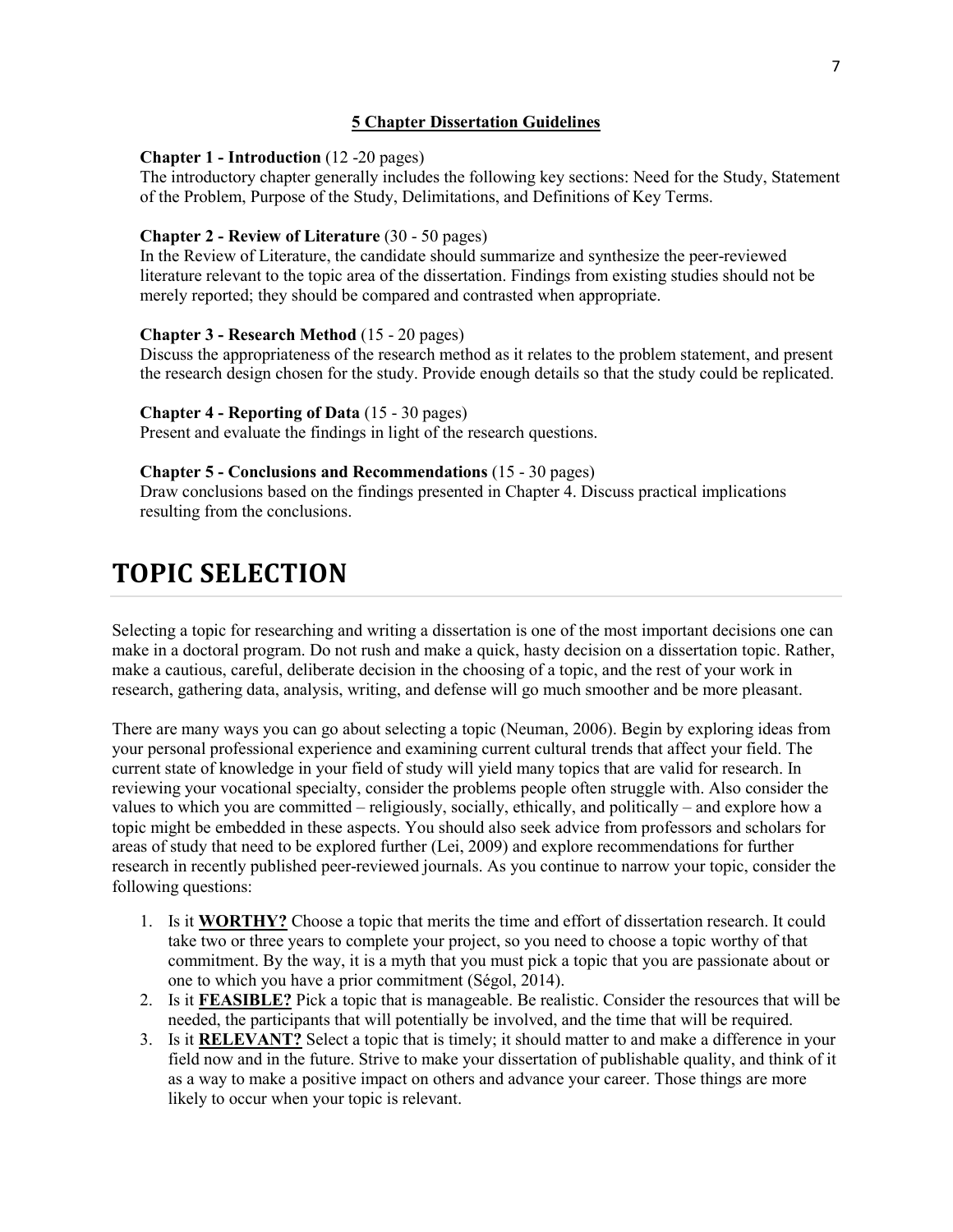Once you have found a topic that you think is perfect for you, your academic goals, and your vocational goals, further groundwork is still needed. Search the dissertation index for other dissertations on this topic to see what others have written. Remember, your dissertation needs to be original work. If other dissertations exist on a similar topic, read their abstracts to see if they are cast in a different setting or if they tackle a somewhat different problem. You want to make sure that your dissertation proposal will be unique. You should also do a bibliographical survey of books and journal articles to ensure there is sufficient literature available for your literature review. Finally, confer with the instructor who has the most expertise within your topic area, since that instructor would be the most likely person to be the chairperson for your dissertation committee. Get advice from him or her on the suitability of your topic. Find an advisor who is knowledgeable about your dissertation topic and is able to help you analyze it for potential issues, problems or dangers. Try to choose an advisor with whom you think you will have a good working relationship (McKinley, Grant, Middleton, Irwin, & Williams, 2009).

### <span id="page-7-0"></span>**MILESTONE #1 – DISSERTATION TOPIC PAPER**

The Topic Paper is developed over the course of the first 12 weeks of the semester under the supervision of the faculty member assigned to teach the Qualifying Exam course with input from the student's dissertation chairperson. Then, the student makes a live presentation online near the end of the semester.

The components required in the Topic Paper will evolve into the major elements required for Milestone #2 – The Dissertation Proposal. The Topic Paper must contain the following sections, and headings should be properly formatted and use these exact terms (Exception: this does not necessarily apply to students enrolled in the PhD in Biblical Studies degree program).

- **Introduction**
- Problem Statement
- Purpose Statement
- Research Questions
- Definition of Key Terms
- Literature Review (will later evolve into Chapter 2)
- Research Method and Design (will later evolve into Chapter 3)
- Conclusion

### <span id="page-7-1"></span>**MILESTONE #2 – THE DISSERTATION PROPOSAL**

The Dissertation Proposal provides the foundation for the research plan and serves as the candidate's roadmap to completion of the dissertation. Achieving this milestone takes the longest (approximately 6 to 8 months on average). The Dissertation Proposal contains Chapters 1, 2, and 3 of the dissertation. It organizes the project, and the effort and clarity put forth at this stage will likely prevent problems down the road and help the candidate avoid pitfalls that commonly occur in subsequent stages of the dissertation process. Note: the PhD in Biblical Studies Dissertation Proposal will be slightly modified from this format, but no less rigorous.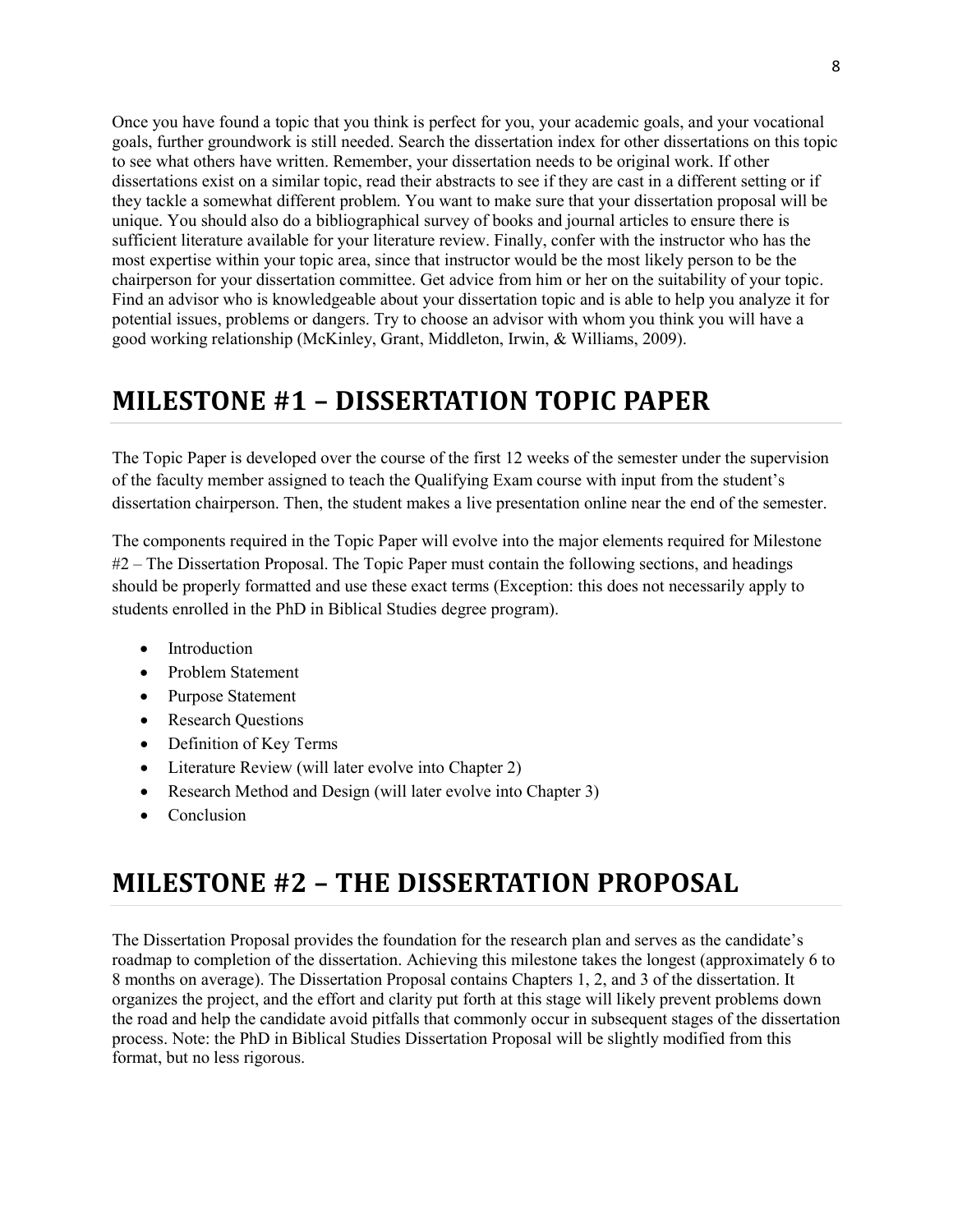The Dissertation Proposal must be approved by both the student's dissertation committee and the Academic Leadership Team (ALT), and it is the responsibility of the Dissertation Chairperson to send the committee approved Dissertation Proposal to for ALT review and approval. **Note:** the student must have an ALT approved Dissertation Proposal in order to receive a passing grade for Module 5 and continue to Module 6 (if necessary).

While some of the components may vary slightly in the order and length of presentation, each proposal must contain, but is not limited to, the following:

#### **Chapter 1: Introduction**

- This chapter should begin by establishing the context of the study and orient the reader to the field.
- Problem Statement
- Purpose Statement
- Research Questions
- Hypotheses (for quantitative studies only)
- Significance of Study
- Definition of Key Terms

#### **Chapter 2: Literature Review**

#### **Chapter 3: Research Method and Design**

- Population
- Sample and Sampling Method
- Measurement Instruments
- Data Collection and Analysis
- Limitations
- Delimitations
- Ethical considerations

### <span id="page-8-0"></span>**MILESTONE #3 – IRB APPROVAL**

The primary purpose of the Institutional Review Board (IRB) review process is to protect research participants from undue risk and ensure their safety. Further, the IRB exists to ensure all investigations are conducted ethically and comply with applicable regulations and standards. To this end, the IRB is entitled to require clarification and/or revisions in instances where there are questions concerning the ethical or professional nature of a proposed study.

Faculty members, students or others, other than the Amridge University Center for Institutional Research, conducting research on human subjects in association with the University, including research for dissertations, master's theses or other studies, must have IRB approval prior to data collection. Procedures for requesting IRB approval can be found in the *IRB Policy and Procedures Manual*. The manual and IRB Application are available on Library page of the Amridge University website. Candidates must document having received training in protecting human subjects and must submit documentation of the completion of such training along with the IRB Application. Once the completed, the candidate must submit his or her IRB Application to his Dissertation Chairperson for approval. The IRB Application cannot be submitted to the Amridge University IRB until it has been approved by the candidate's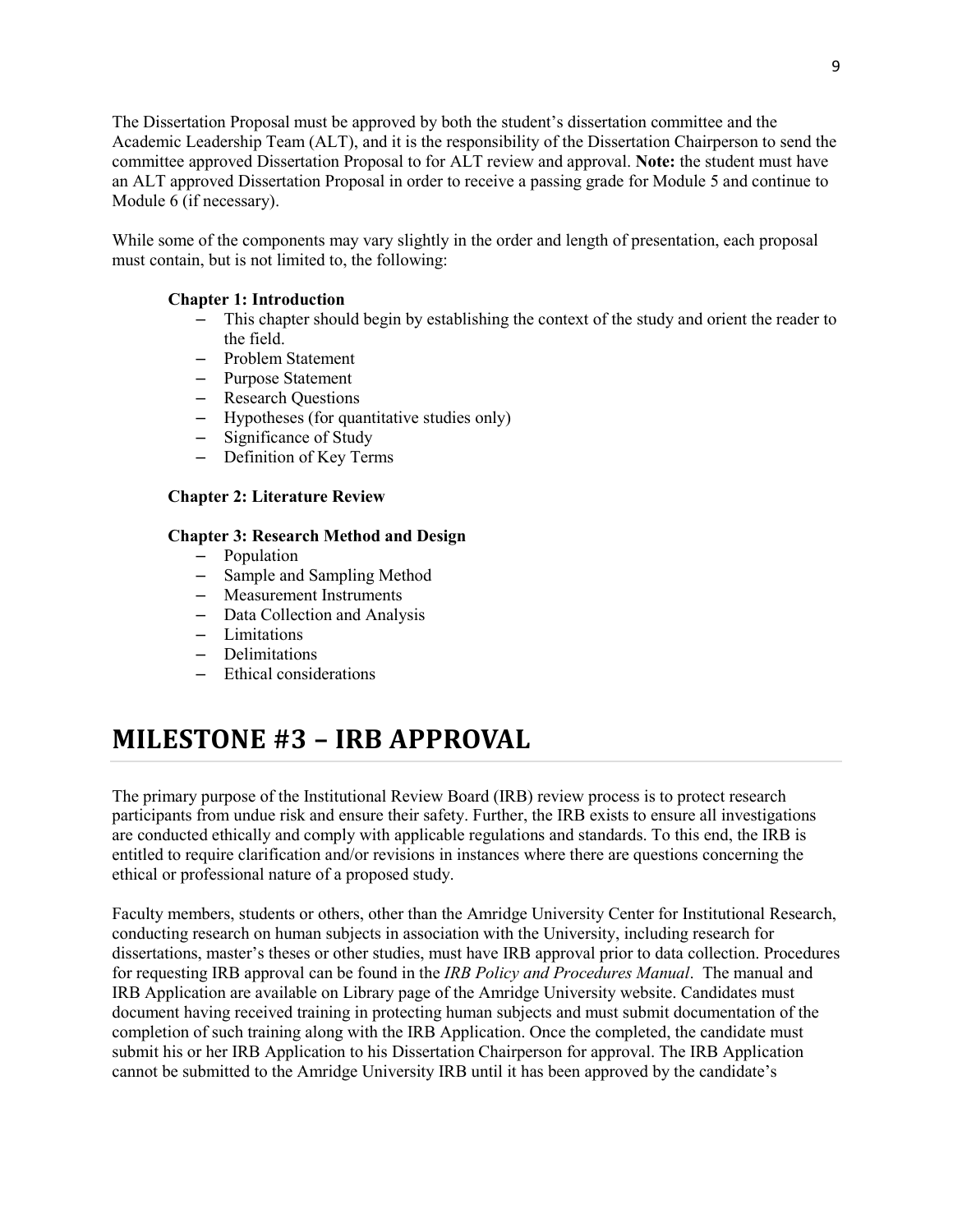Dissertation Committee. The candidate and his Dissertation Chairperson will receive an electronic letter from the IRB Chairperson acknowledging approval of the IRB Application.

The Amridge University IRB is typically able to review an application and provide a response within 14 calendar days. However, the process may take considerably longer considering the nature and complexity of a proposed study.

#### **Data collection cannot begin prior to IRB Approval.**

If the research investigator (candidate in this case) and his or her Chairperson determine that the research plan does not involve human subjects, the research investigator may complete the *IRB FORM 2- Request for IRB Approval of a Research Plan that does not include Human Subjects* (see page 16 of the *IRB Policy and Procedures Manual*) and submit to the IRB as instructed on the form.

### <span id="page-9-0"></span>**MILESTONE #4 – FINAL DISSERTATION MANUSCRIPT**

Once all data are collected, the major elements missing are Chapters 4 and 5. The Final Manuscript includes the findings from the analysis, recommendations for future research, and practical applications. In order to limit unnecessary redundancy, Chapter 4 should be clearly reserved for presenting results, and Chapter 5 should contain an evaluation of those results.

The presentation of data in Chapter 4 should be succinct, relevant, and flow logically and smoothly. For qualitative studies, the research questions should be used to organize and guide the presentation of the findings. For quantitative studies, hypotheses should be used organize findings.

The overarching goal of Chapter 5 is to draw logical conclusions that are supported with the research findings. Very important: the student should avoid drawing conclusions that are beyond the scope of the study results. How the study fits into the knowledge base within the field should be discussed along with the impact of your results and what further information needs to be known.

### <span id="page-9-1"></span>**MILESTONE #5 – THE ORAL DEFENSE**

The candidate must successfully defend his or her dissertation before an examining committee either online or on campus in Montgomery, AL. During the defense, the candidate should be prepared to answer questions concerning the study's method, implications, and relevance to the field.

# <span id="page-9-2"></span>**SUBMITTING DISSERTATIONS TO THE LIBRARY**

The Dissertation Committee Chairperson is responsible for submitting the student's Final Dissertation Manuscript to the Library electronically (email to library@amridgeuniversity.edu). Note: the Library does not accept submissions directly from the student.

The electronic file containing the Final Dissertation Manuscript must include (a) the Committee Approval page and (b) the Circulation Agreement page. Both are to be left UNSIGNED in the electronic copy.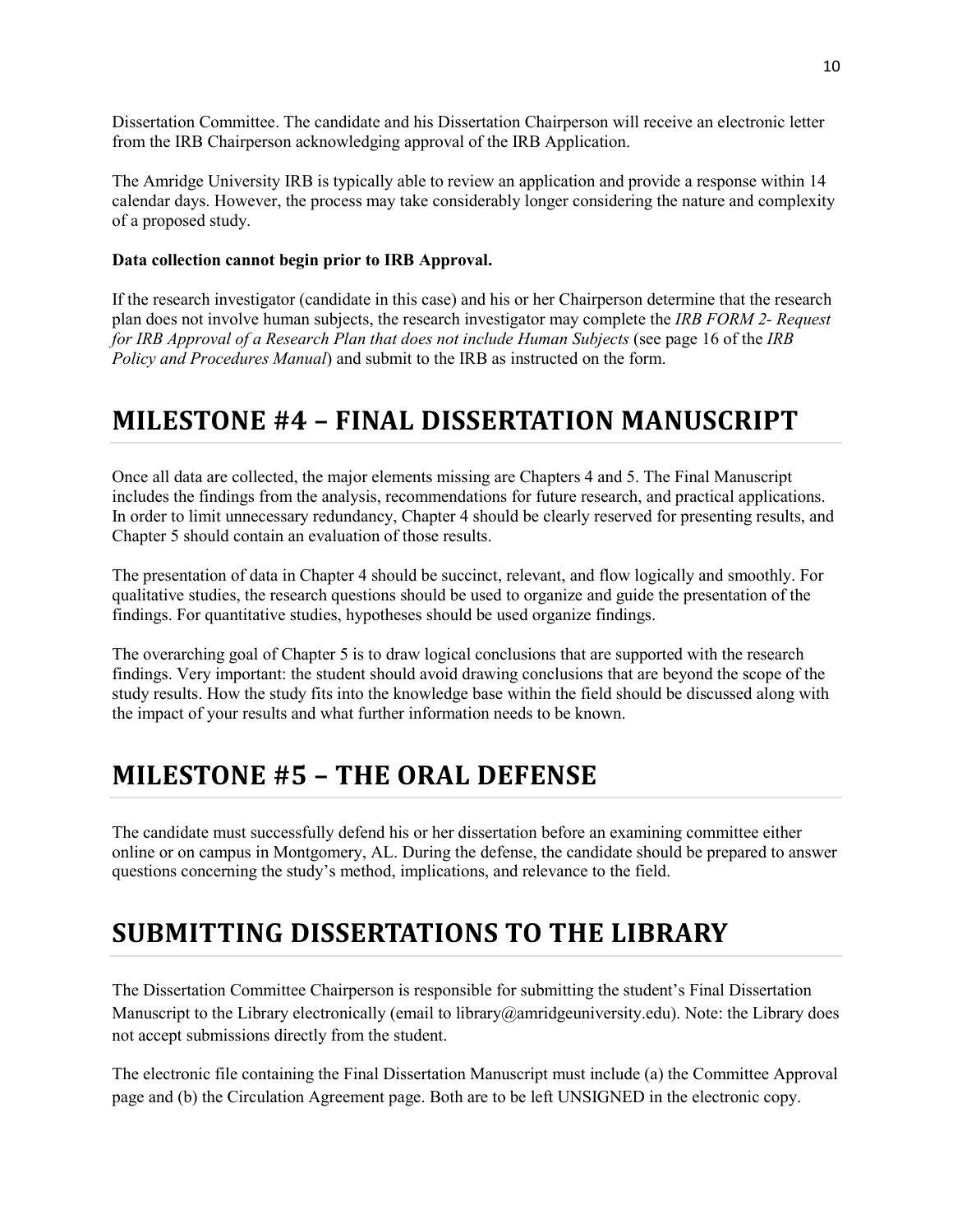Upon receipt of the electronic file, the Library will print three copies on archival quality paper.

Once printed, the 3 copies of the Committee Approval page are mailed to each member of the dissertation committee for signatures, and the 3 copies of the Circulation Agreement page are mailed to the student for his or her signature. Address labels, return postage, and detailed mailing instructions are provided.

Upon receipt of the signed Committee Approval page and the Circulation Agreement page, the Library ships all 3 copies of the Final Dissertation Manuscript to a library bindery.

It takes approximately 4 – 6 weeks for the bindery to return the bound dissertation volumes back to the University Library. One bound volume of the Final Dissertation Manuscript is mailed to the student, and the other copies are retained by the Library.

All questions concerning these procedures should be directed to:

Mr. Terence Sheridan Head Librarian (334) 387-7541 terencesheridan@amridgeuniversity.edu